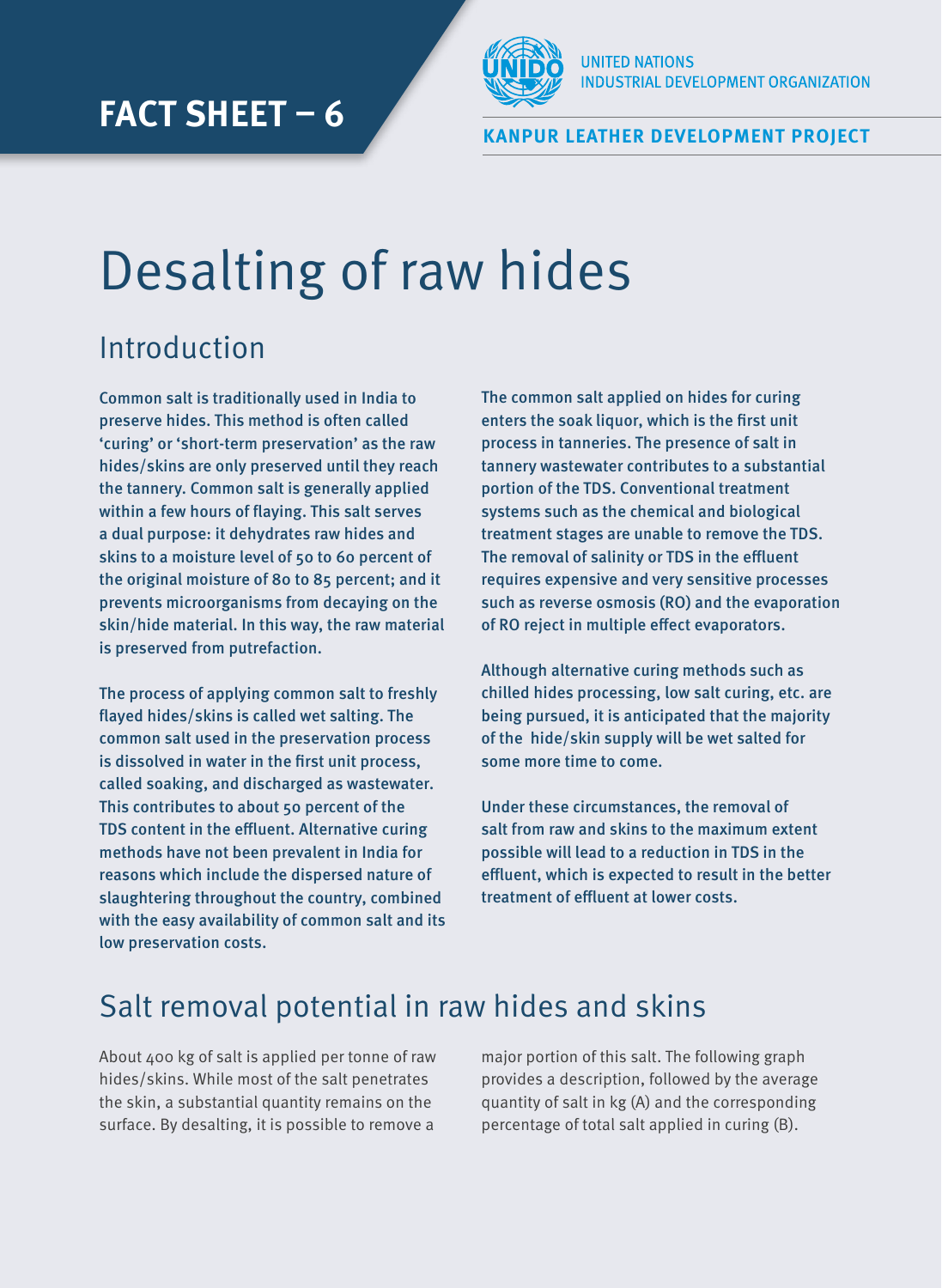#### **Mass balance of salt applied for curing**



### Brief description of the desalting systems

Desalting can be done by simple shaking of the hides or by using salt shaker machines. Four types of desalting operations that can be adopted are described below.

**Salt shaker machine:** The desalting drum (cage) is primarily made of 316 stainless steel and is rotated by a 15 Kw motor. The drum is run at 6 rpm. The raw hides are folded and placed on the conveyor belt. They are subsequently unfolded in the desalting cage and any salt that is stuck to the hides falls off. The desalting process can be timed by modifying the inclination of the drum. The salted hides leave the drum at the rear end. The diameter of the drum is 2.7 metres (m) and the overall length is 7.7 m, of which the length of the drum (cage) is about 5 m. While the transfer time for one hide through the drum varies depending on the inclination, it generally takes about three to six minutes. Ten tonnes are usually desalted in about two hours.

#### **Brush type desalting machine:**

The machine has a cylindrical roller with nylon bristles embedded on it. When the wet salted raw hide/skin is fed into the machine, the salt on the flesh side is removed by the nylon bristles. The hides are pulled out on the rotating brush roller at a speed of 0.075 m/s. The time required to desalt one tonne of raw hides is about one hour. The quantity of salt collected ranges from 7 to 8 percent on a raw hide weight basis. The dusted salt can be collected from the rear of the machine. The removed salt falls over a wooden plank sloping downwards at the rear side of the machine. All metallic components, namely the frame to hold the cylinder, the motor and the plummer blocks, are covered by wooden planks. These planks are bolted using stainless steel bolts and nuts. The following are the specifications:

| <b>Working width</b>             | 2,100 mm       |
|----------------------------------|----------------|
| Width of each strip of bristles  | $125$ mm       |
| <b>No. of strips of bristles</b> | 5              |
| Speed of brush roller            | <b>400 rpm</b> |
| Motor                            | 3.7 kW         |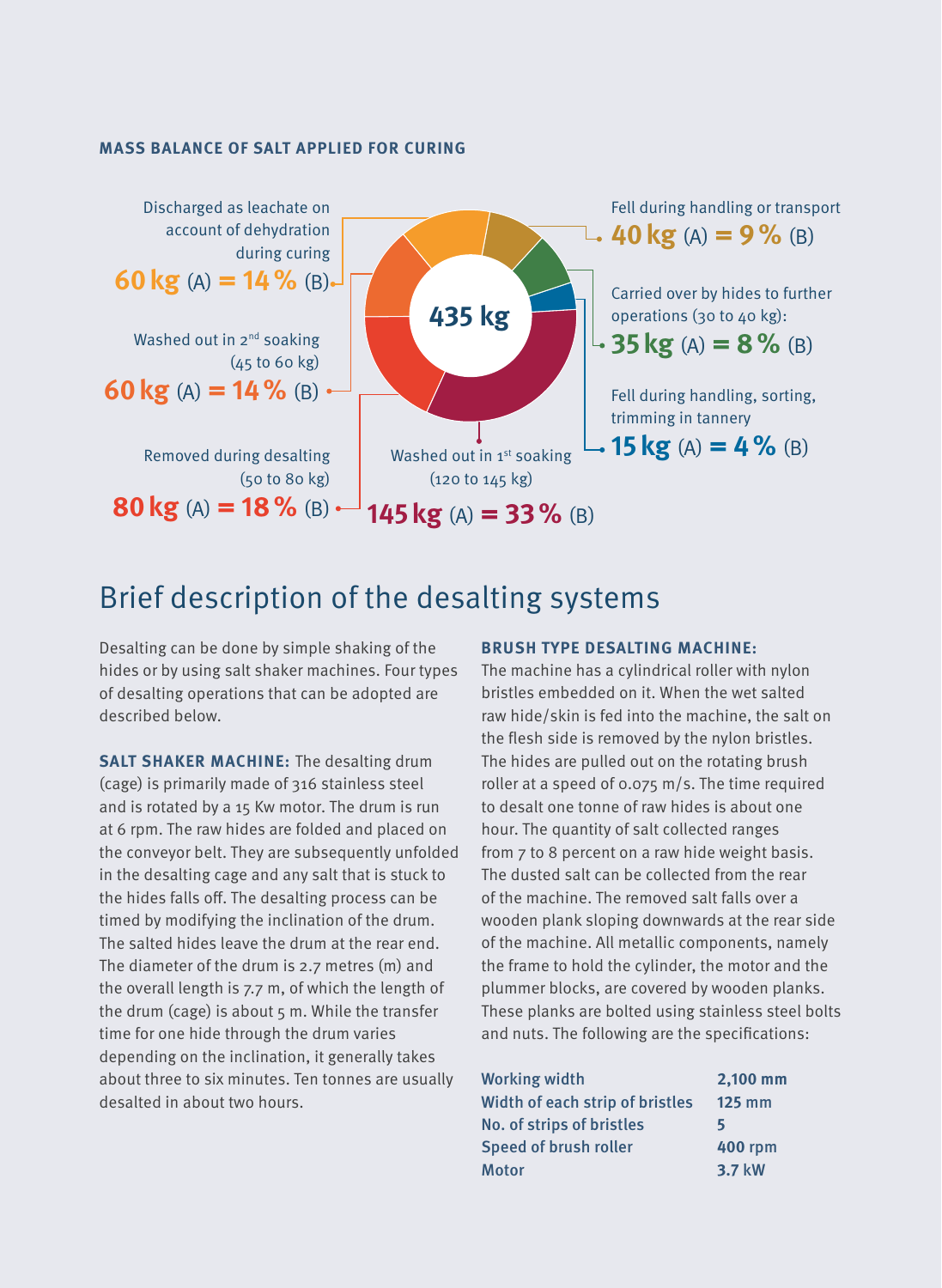

DESALTING MACHINE. SALT SHAKER MACHINE.

**DESALTING DRUM: Old drums which are** no longer used for tanning operations can be converted into desalting drums. This is done by drilling holes of 85 mm diameter at a distance of 130 mm from each other into the surface of the drum and fitting it with a 3.75 kW electrical motor. Wet salted raw hides/skins are weighed and loaded into the desalting drum in loads of 400–600 kg. After closing the door, the drum is run slowly at 3 rpm (velocity 0.35 m/s) for 15 to 20 minutes. The salt loosened from the hide surface drops out of the drum through the holes and collects on the stone floor beneath the drum. After 20 minutes, the drum is stopped, hides unloaded, weighed and taken for

soaking. About 7 to 8 tonnes of raw hides can thus be desalted in a day.

**DODECA Wooden frame:** This comprises a dome type wooden frame with dimensions 0.75 m x 0.75 m x 0.75 m height. Desalting is performed by holding the hides at the edges and beating them on the frame three times. The salt that falls off is collected manually from the floor. For large hides, four workmen are required; for smaller sides and skins, two workmen are sufficient. On average, it takes two hours to desalt one tonne of raw material. This is suitable only for small skins, i.e. goat and sheep skins.

### Operational data

The following table provides a comparison of operational parameters in different types of desalting methods:

| <b>PARAMETER</b>                                             | <b>SALT SHAKER</b> | <b>BRUSH TYPE</b><br><b>DESALTING MACHINE</b> | <b>DESALTING DRUM</b> | <b>DODECA</b><br><b>WOODEN FRAME</b> |
|--------------------------------------------------------------|--------------------|-----------------------------------------------|-----------------------|--------------------------------------|
| <b>Salt removal</b>                                          | $80 - 100$ kg/t    | $70 - 80$ kg/t                                | 50 -70 kg/t           | $50 - 80$ kg/t                       |
| <b>Time taken for</b><br>desalting one tonne of<br>raw hides | 30 minutes         | 60 minutes                                    | 60 minutes            | 120 minutes                          |
| <b>Manpower requirement</b>                                  | 2 man-hours        | 2 man-hours                                   | 2 man-hours           | 4 man-hours                          |
| <b>Investment cost for</b><br>one unit                       | Rs. 3,000,000      | Rs. 240,000                                   | Rs. 200,000           | Rs. 25,000                           |
| <b>Suitability</b>                                           | <b>Hides</b>       | <b>Hides and skins</b>                        | <b>Hides</b>          | <b>Skins</b>                         |